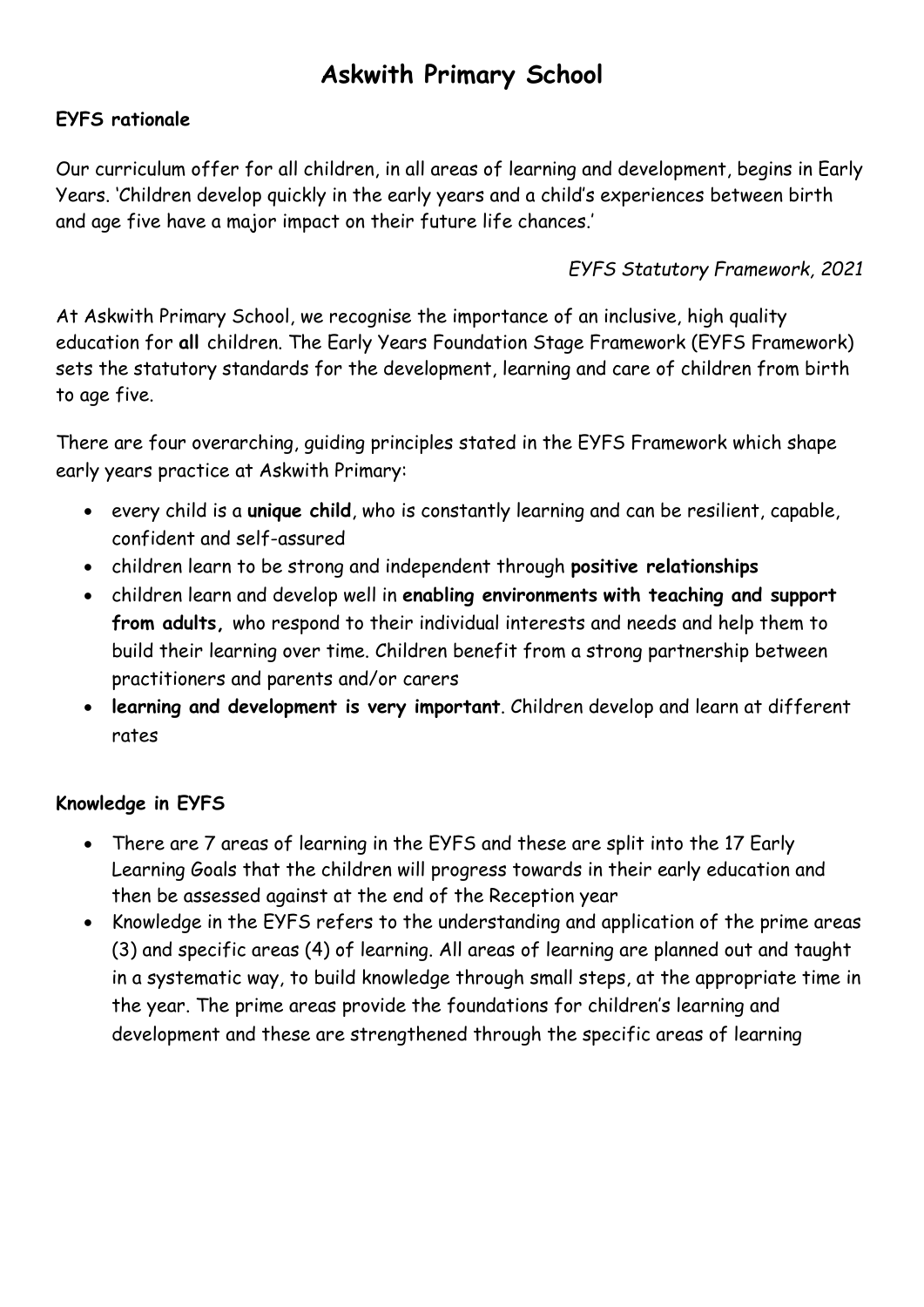# **Areas of learning:**

| <b>Prime Areas</b>                            | Aspect                                        |  |
|-----------------------------------------------|-----------------------------------------------|--|
| Communication and Language                    | ELG 1: Listening, Attention and Understanding |  |
|                                               | ELG 2: Speaking                               |  |
| Physical development                          | ELG 3: Gross Motor                            |  |
|                                               | ELG 4: Fine Motor                             |  |
| Personal, social and emotional<br>development | ELG 5: Self-regulation                        |  |
|                                               | ELG 6: Managing self                          |  |
|                                               | ELG 7: Building Relationships                 |  |
| Specific Areas                                | Aspect                                        |  |
| Literacy                                      | ELG 8: Comprehension                          |  |
|                                               | ELG 9: Word Reading                           |  |
|                                               | ELG 10: Writing                               |  |
| Mathematics                                   | ELG 11: Number                                |  |
|                                               | ELG 12: Numerical Patterns                    |  |
| Understanding the world                       | ELG 13: Past and Present                      |  |
|                                               | ELG 14: People, Culture and Communities       |  |
|                                               | ELG 15: The natural world                     |  |
| Expressive arts and design                    | ELG 16: Creating with materials               |  |
|                                               | ELG 17: Being imaginative and expressive      |  |

# EYFS Intentions and implementations for 2021-2022

| <b>Intent</b>                                                                                                                 | Implementation                                                                                                                                                                                            | Impact: to be<br>reviewed at the end<br>of each year |
|-------------------------------------------------------------------------------------------------------------------------------|-----------------------------------------------------------------------------------------------------------------------------------------------------------------------------------------------------------|------------------------------------------------------|
| 1. All EYFS staff trained in<br>updated EYFS docs                                                                             | 1 <sub>1</sub><br>Training:<br>a. new/refresher training for<br>staff re: new framework,<br>policies and practice<br>b. weekly EYFS meeting<br>regarding implementation<br>and impact of new<br>framework |                                                      |
| 2. Knowledge gained from<br>embedding Early Adopter<br>Framework (2020-2021)<br>to inform 2021-2022<br><b>EYFS Curriculum</b> | 2. Curriculum progression<br>documents updated to align to<br>new EYFS Statutory<br>Framework: all staff involved<br>in this                                                                              |                                                      |
| 3. New EYFS Framework,<br>Development Matters<br>and Askwith curriculum<br>to inform 2021-2022<br><b>EYFS Curriculum</b>      | 3. Progression documents to<br>include Pre-Nursery, Nursery,<br>Reception and Year 1/KS1,<br>ensuring the alignment to the                                                                                |                                                      |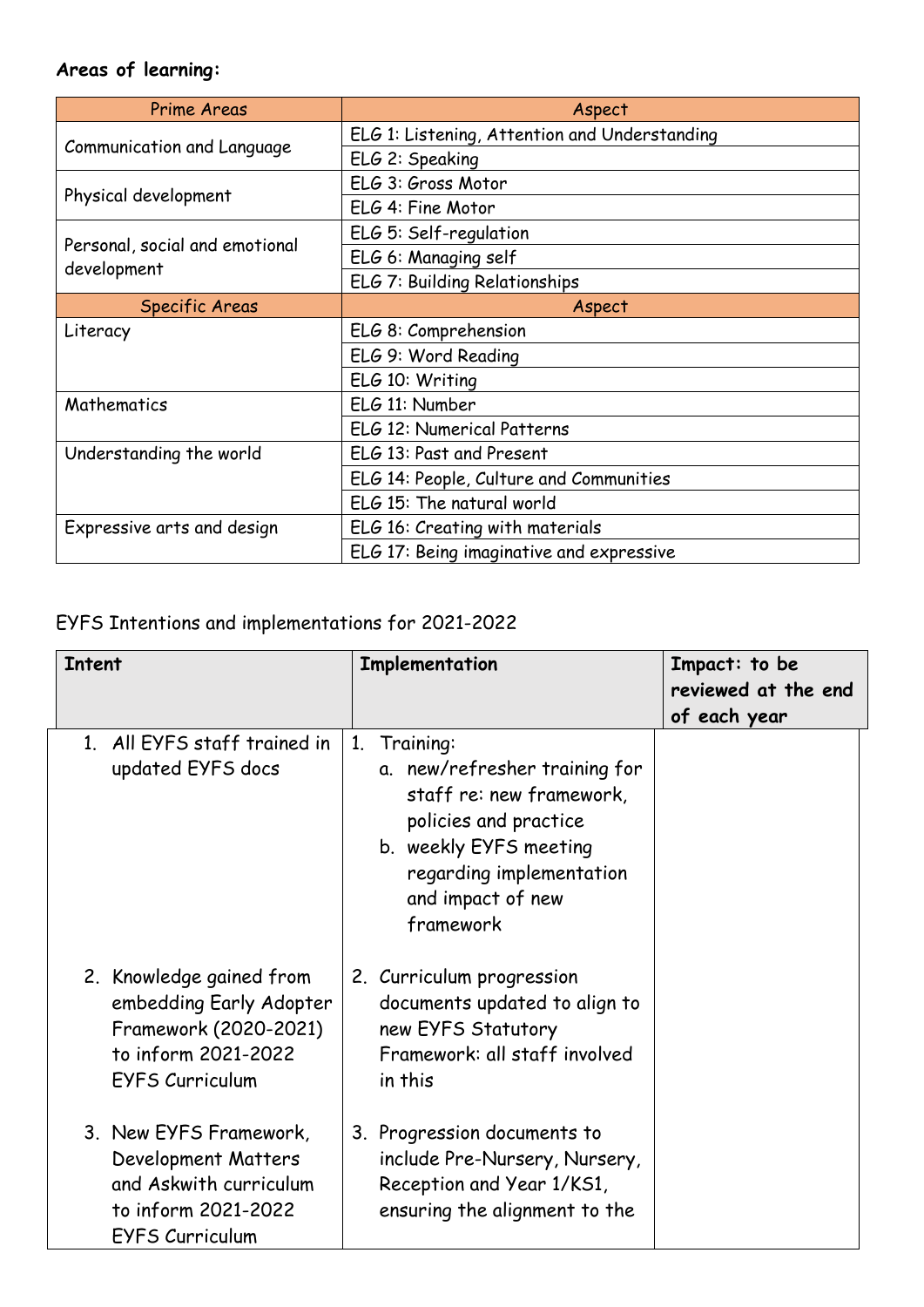- a. 7 areas of learning and development to be planned systematically for 3-4 year olds and reception children
- b. Aligned to most up to date Development **Matters**
- c. Provision is effective for 3-4 year olds, aligned to most up to date Development Matters
- 4. Knowledge in the EYFS Curriculum to continue to be built systematically and embedded in the long-term memory of all pupils

5. The planning, teaching and assessment of the EYFS curriculum is informed by the nine principles of cognitive science (Daniel Willingham)

whole school progression documents.

- a. Appropriate endpoints each half term for Pre-Nursery, Nursery and Reception in all areas of learning
- b. All staff involved with aligning Development Matters to Askwith Curriculum
- c. Review of provision through observation and assessments, ensuring alignment to Development Matters
- 4. Staff meetings to ensure that essential knowledge identified in class LTP is being built/retained at appropriate pace
	- a. Drop-ins and appropriate questioning with children
	- b. Recall planner based on LTP
- 5. Impact of progression documents/knowledge checks/learning journeys regular item on staff meeting agenda including the teaching and assessment of oracy.
	- a. Planning and learning journeys consider the essential knowledge and how to guide pupils' thinking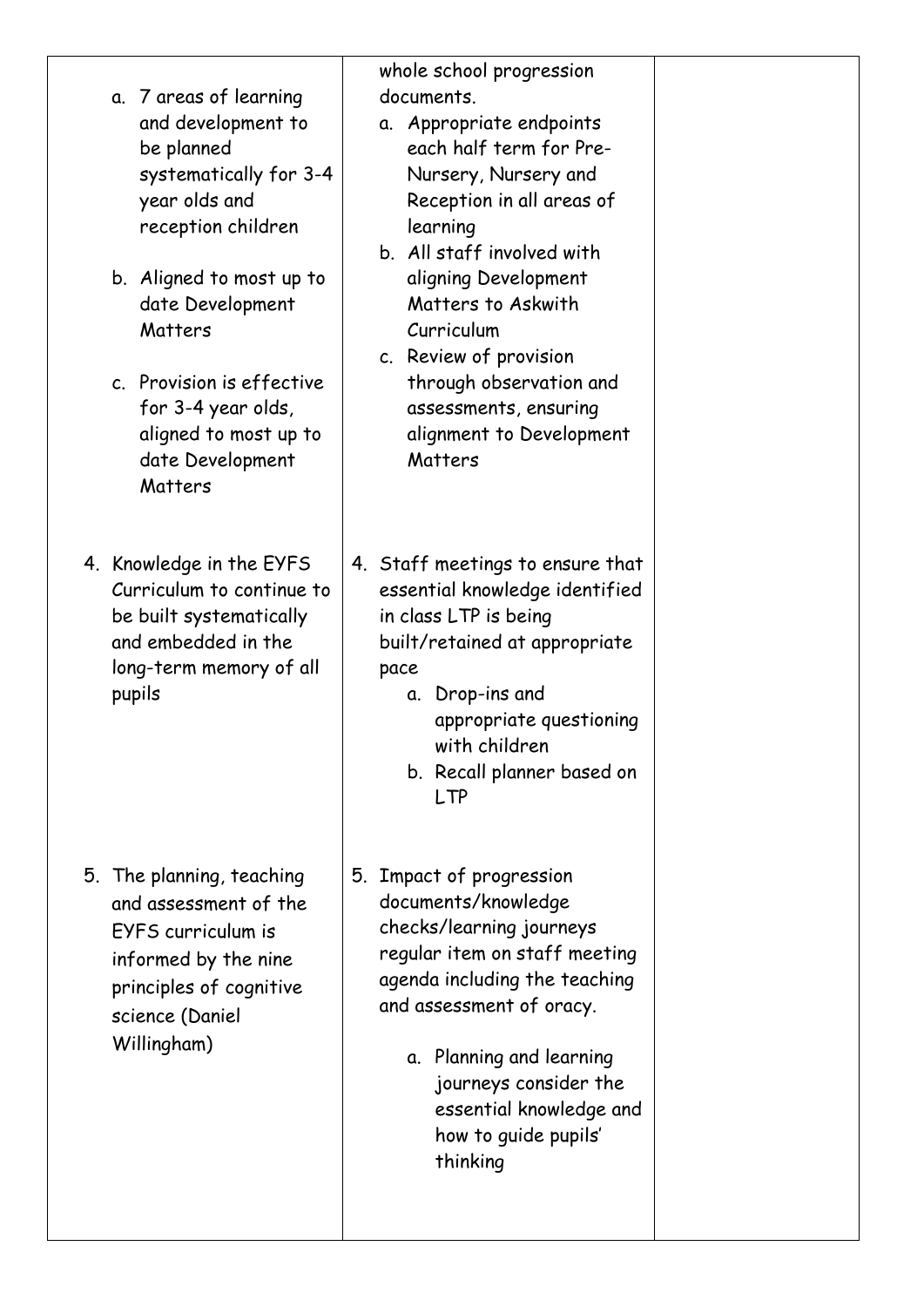| b. Factual essential<br>knowledge is taught<br>before the skill                                         |  |
|---------------------------------------------------------------------------------------------------------|--|
| c. Working memory<br>capacity $(1-2)$ and the<br>alteration of long-term                                |  |
| memory is considered<br>when planning and<br>teaching (planned                                          |  |
| thinking time, recalls)<br>d. Connected knowledge,<br>particularly knowledge<br>of vocabulary, is built |  |
| on to deepen<br>understanding                                                                           |  |
| e. Prior knowledge is<br>assessed,<br>misconceptions<br>addressed and new                               |  |
| knowledge builds on<br>pupils' connected<br>knowledge                                                   |  |
| f. Pupils have<br>opportunities to                                                                      |  |
| deliberately practise<br>newly acquired<br>knowledge during focus                                       |  |
| sessions and provision<br>g. Pupils articulate how                                                      |  |
| they know more,<br>remember more and<br>therefore do more                                               |  |
| h. Instil a growth mindset<br>ethos by talking about<br>successes and failures                          |  |
| in terms of effort not<br>ability                                                                       |  |
| monitor administration<br>i.<br>of assessments to<br>ensure alignment to                                |  |
| <b>EYFS framework</b>                                                                                   |  |
| new/refresher training<br>$\cdot$ .<br>for staff re: early                                              |  |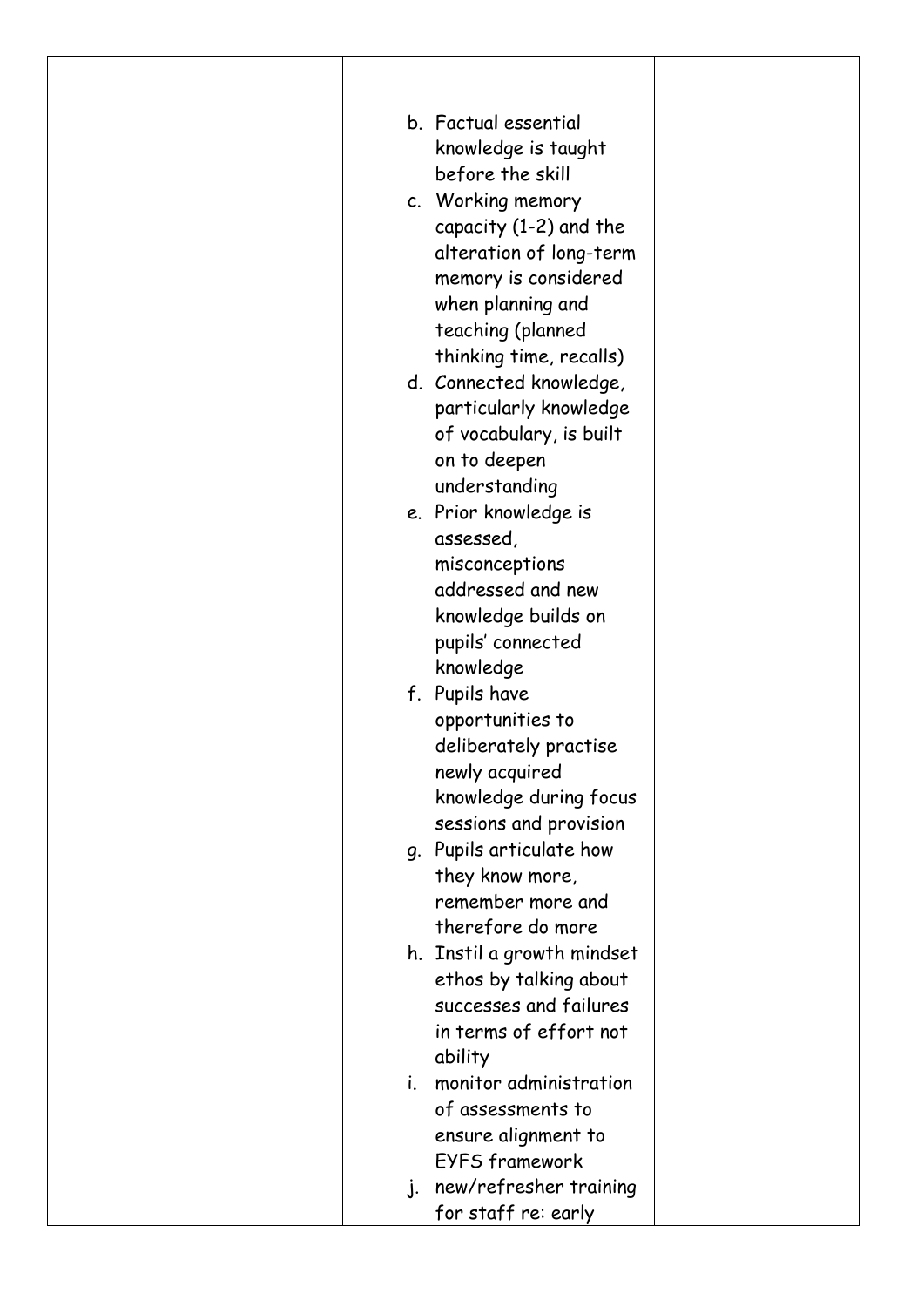| 6. Vocabulary is built<br>systematically                                                   | language and<br>communication including<br>interactions: focus<br>teaching, continuous<br>provision and enhanced<br>provision<br>k. subject leaders and<br>EYFS ongoing<br>monitoring of focus<br>session, continuous and<br>enhanced provision<br>planning (CPD - Early<br>Excellence Nov 21, Feb<br>22, March 22)<br>6. The acquisition of vocabulary<br>is planned into each unit |  |
|--------------------------------------------------------------------------------------------|--------------------------------------------------------------------------------------------------------------------------------------------------------------------------------------------------------------------------------------------------------------------------------------------------------------------------------------------------------------------------------------|--|
|                                                                                            | through daily planning, medium<br>term plans, long term plans<br>and unit essential knowledge<br>overviews of essential<br>knowledge, prior<br>vocabulary and current<br>vocabulary is identified<br>a. Vocabulary rich<br>environment: labels,<br>keywords, books,<br>questioning (Bloom's)                                                                                         |  |
| 7. Safeguarding systems in<br>EYFS are strong and<br>reflect knowledge of<br>local context | 7. New staff fully trained on all<br>systems<br>a. parents updated on<br>systems<br>b. ongoing monitoring of<br>systems/environments<br>c. oral hygiene<br>progression document                                                                                                                                                                                                      |  |
| 8. Transition arrangements<br>are strong for each stage<br>of EYFS                         | 8. Reintroduce in person<br>home/setting visits (nursery<br>transition visits each term)                                                                                                                                                                                                                                                                                             |  |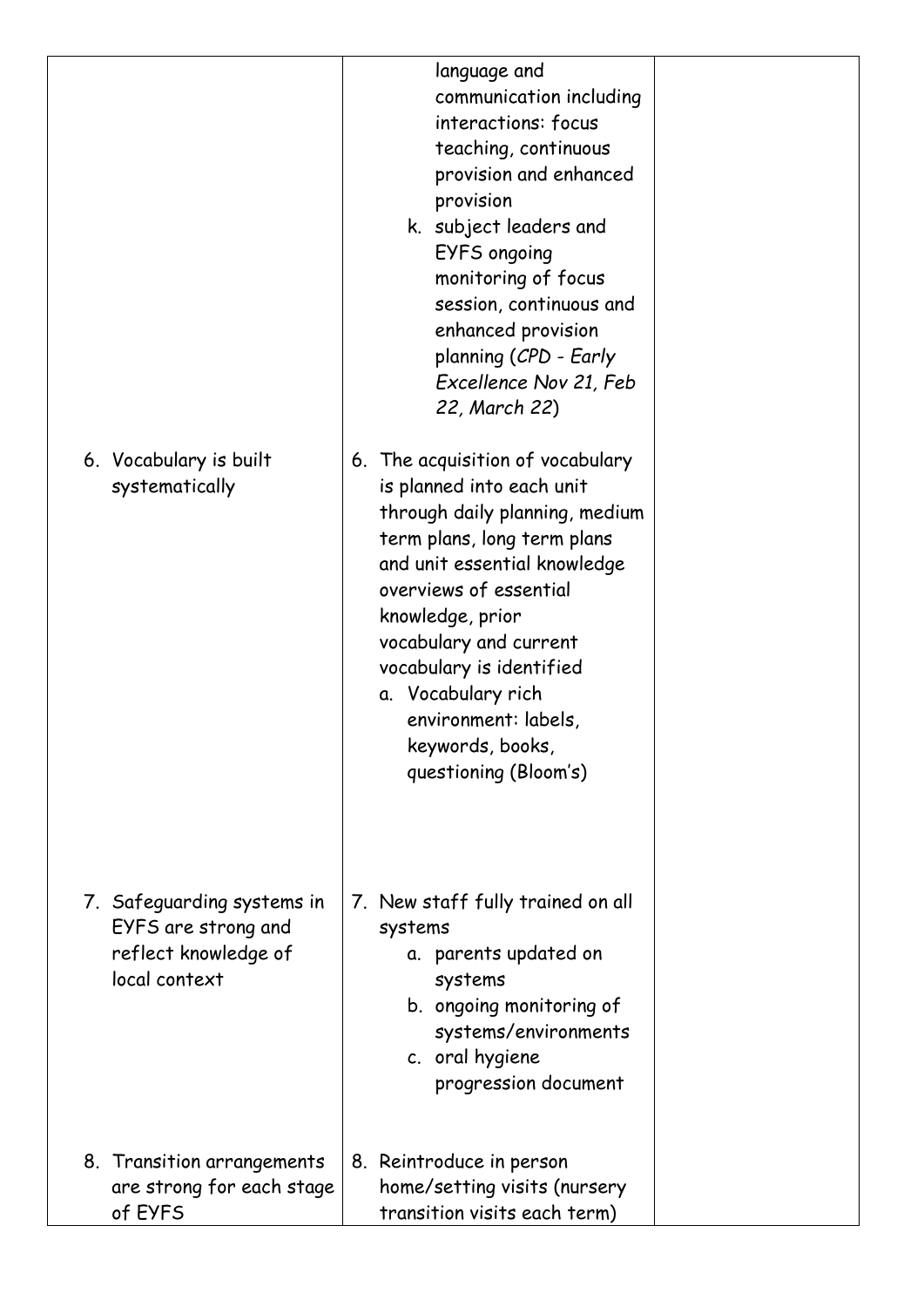| 9. Transition arrangements<br>are strong between EYFS<br>and Y1 | a. Children take part in an<br>induction week during<br>the summer term<br>9. EYFS and KS1 teacher<br>meetings during the summer<br>term                                                                                                                                                                                                                                                    |  |
|-----------------------------------------------------------------|---------------------------------------------------------------------------------------------------------------------------------------------------------------------------------------------------------------------------------------------------------------------------------------------------------------------------------------------------------------------------------------------|--|
| 10. Partnerships with<br>parents/carers are<br>strong in EYFS   | 10. Ensure strong partnership<br>with parents:<br>a. Reintroduction of in person<br>workshops: Come and play,<br>Come and read (phonics),<br>Come and share<br>b. Termly parent's evenings<br>(aligned with whole school)<br>c. Termly reports<br>d. Home-school<br>communication book sent<br>home and checked daily<br>e. Open door policy<br>f. Nursery/home visits prior<br>to starting |  |
| 11. Workload remains<br>purposeful and<br>manageable            | 11. Implement new reception<br>baseline assessment within<br>first 6 weeks and monitor in<br>line with framework<br>a. establish efficient and<br>effective tracking<br>systems aligned to new<br>framework<br>b. train all EYFS staff in<br>efficient and effective<br>record keeping and<br>provision planning                                                                            |  |

## **SMSC in the EYFS**

Spiritual, moral, social and cultural attributes are developed in our pupils throughout the EYFS curriculum.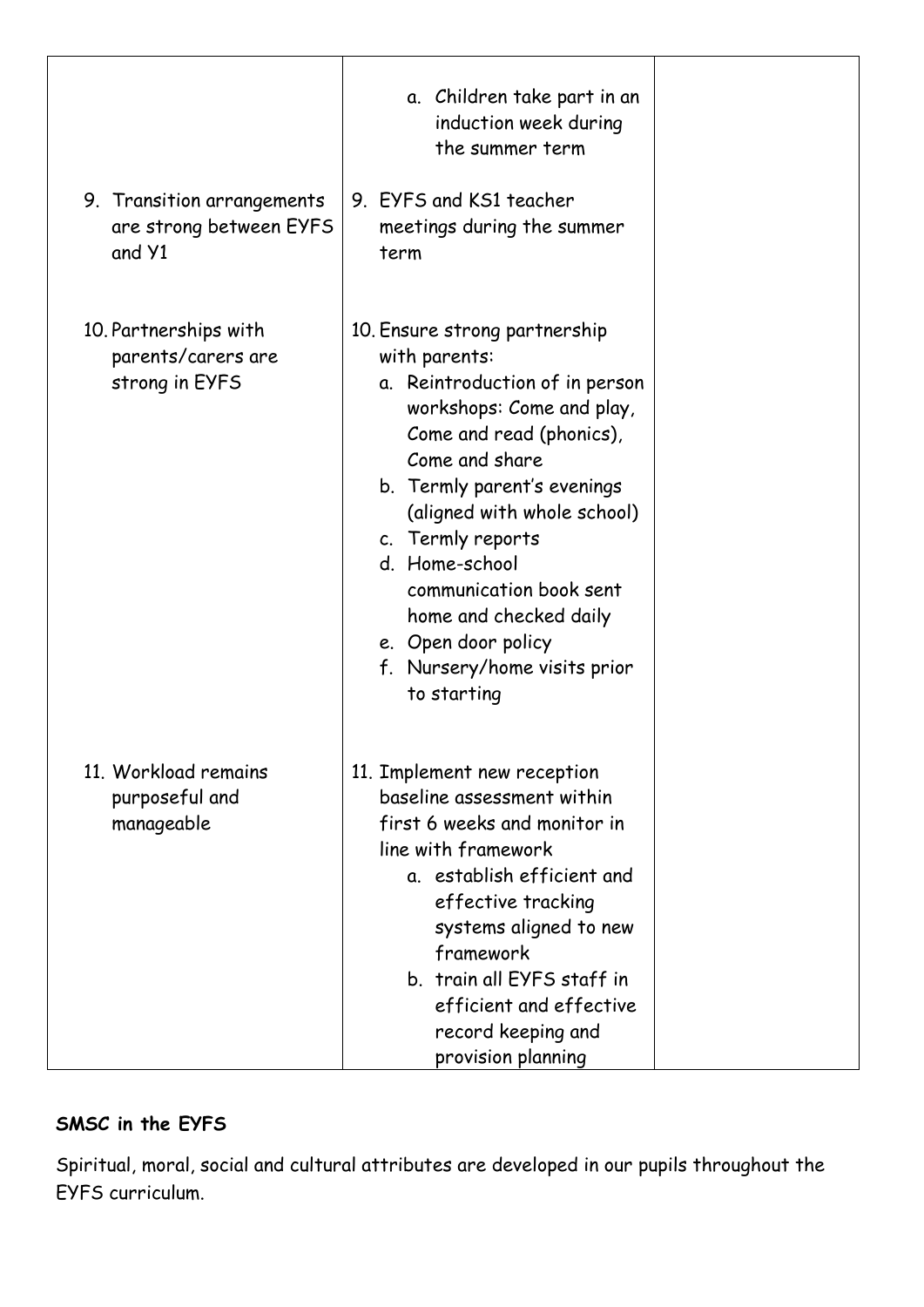**Spiritual** education is explored as part of many aspects of the EYFS curriculum. Children are given the opportunity to reflect on special places and people in their lives and to appreciate the beauty of plants in nature in Understanding the World, to express their feelings by painting or creating music in Expressive Arts and Design and to spend time outdoors, tackling the challenges that weather provides whilst developing their gross motor skills in Physical Development. In the wider curriculum, we strive to provide many opportunities for children in the EYFS to develop spiritually. Trips to Grassington Woods, Harlow Carr and Leeds City Art Gallery have enabled the children to be reflective, appreciate nature, become 'lost' in a painting and be in awe of human capabilities.

**Moral** education is an important aspect of the EYFS curriculum, particularly within the PSED (Personal, Social and Emotional Development) curriculum which links directly to the PSHE whole school progression document. Every day, the children are given the opportunity to discuss ways to solve problems, how to manage their own feelings and how to help others and this is embedded through many opportunities in provision.

**Social** education and effective communication underpin all areas in the EYFS. Ensuring highquality interactions between children, their peers and adults is a priority in the EYFS. This is achieved with question prompts in all areas of learning and by providing a vocabulary rich environment with labels, keywords, displays and decodeable books.

**Cultural** awareness is explored through units in Understanding the World such as 'Other Countries', 'Past and Present' and 'Religions and Cultures'. Discussions around the Fundamental British Values and Global Themes begin in the EYFS and our literature lists enable the children to explore a range of different cultures.

## **Knowledge is built through:**

- 1. **Focus sessions to:**
- check connected knowledge through knowledge checks
- teach new knowledge in granular steps
- deliberately practise connected/new knowledge
- check that knowledge is being built
- 2. **Continuous provision areas in the nursery and EYFS classrooms to:**
- support all areas of learning
- be language rich to develop vocabulary knowledge
- include:
	- ➢ learning (question based on Bloom's Taxonomy) prompts to support high quality interactions
	- $\triangleright$  key vocabulary
	- ➢ phonically decodable books/words for reception
	- ➢ picture books for nursery
	- ➢ 'Ask me' books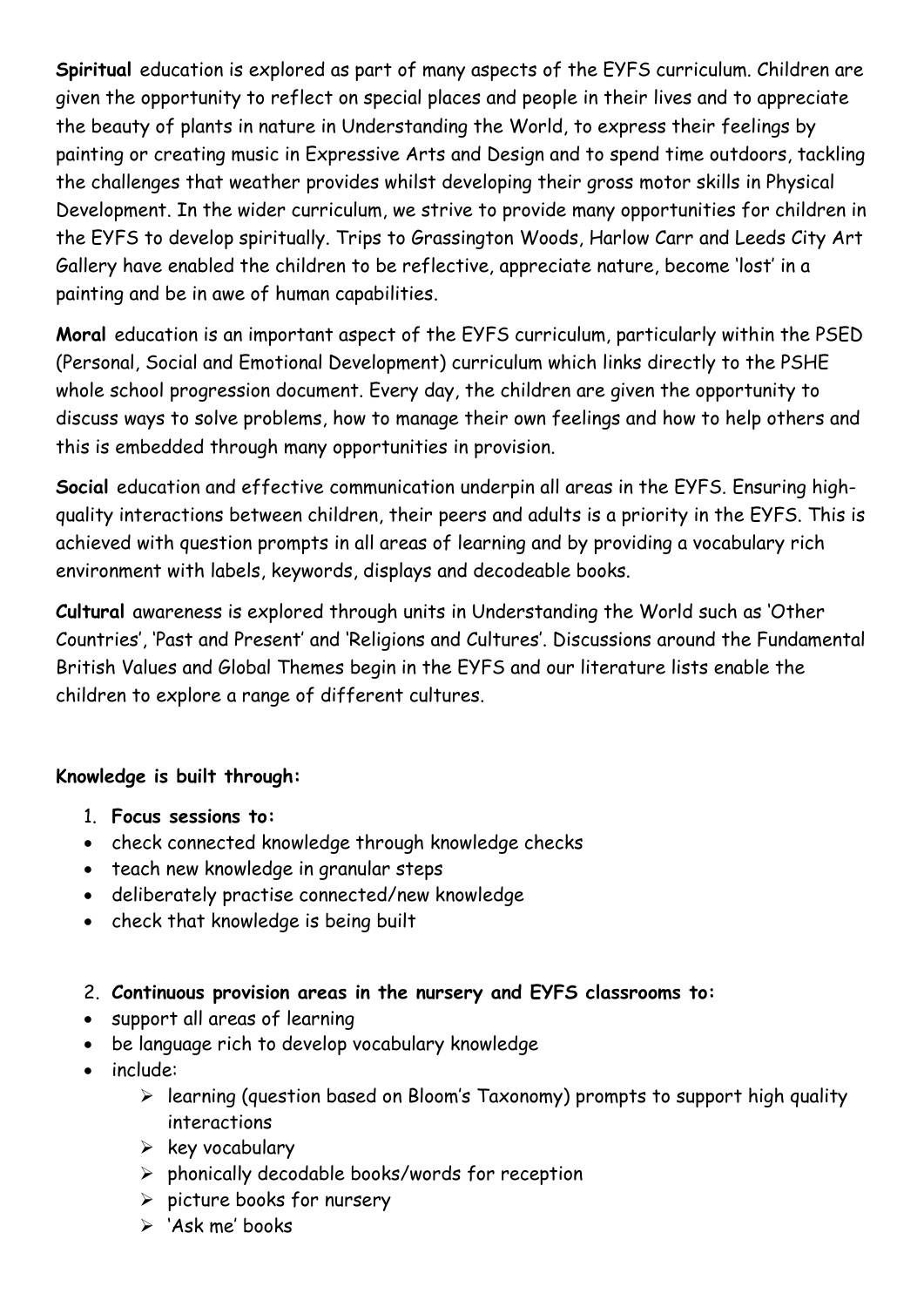➢ labels for organisation (images/words depending on phase)

- **3. Enhanced provision (planned within continuous provision) to:**
- meet children's ongoing needs through high quality adult interactions
- support learning of new knowledge
- deliberately practise connected/new knowledge

## **Substantive Knowledge**

In the EYFS, substantive knowledge is the understanding and use of knowledge across the seven areas of learning. In the prime areas, this is how to listen, speak and communicate effectively, how to self-regulate and manage themselves. It also refers to personal, social and emotional development including how to make and build relationships, manage feelings and behaviour and build confidence and self-esteem. In the specific areas, substantive knowledge is the aqcuisition of key concepts which are taught sequentially through adult-led teaching and those which are enhanced in provision.

## **Disciplinary Knowledge**

In the EYFS, disciplinary knowledge is the interpretation and application of learnt knowledge and skills from the prime and specific areas of learning. Children are given opportunities to apply knowledge and skills in continuous provision, enhanced provision and focus sessions. Examples include, using substantive knowledge of colour mixing in their own paintings or applying phonic knowledge to read their own independent writing.

## **Characteristics of effective learning**

Children learn and develop at different rates. The three characteristics of effective teaching and learning show the different ways that children may learn. These factors play a central role in children's learning and in becoming an effective learner. They focus on the processes involved in learning, rather than outcomes. Adults' interactions reveal and guide children's characteristics of learning and use these to plan for children's learning needs and to plan appropriate teaching and learning opportunities.

In the EYFS, play based learning is inherently creative whereby children learn through the characteristics of effective learning. Children play and explore, develop into active learners and create and think critically about their learning. Children develop in motivation, have their own ideas, make links between what they know and choose their own way to do things and solve problems.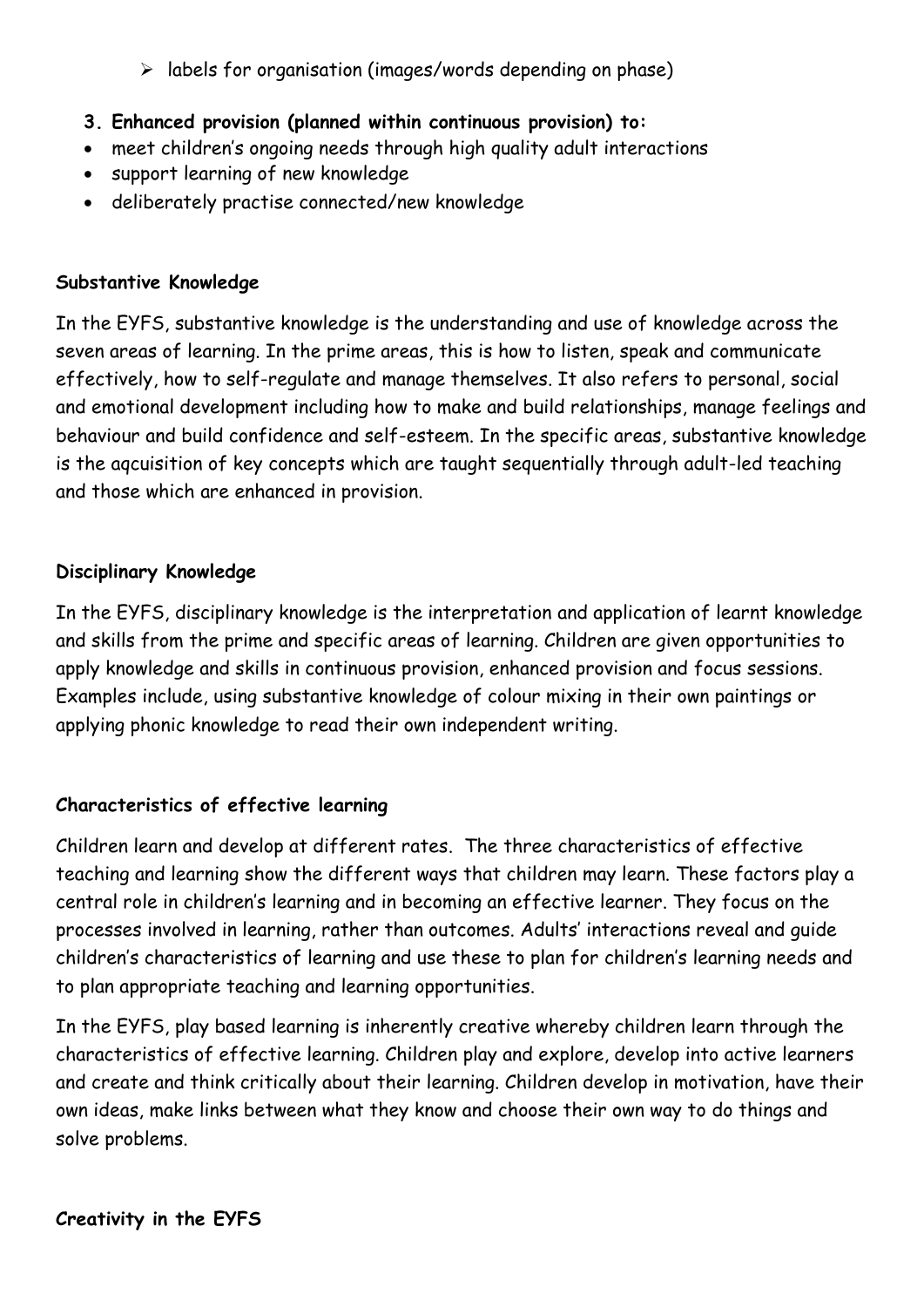Our EYFS curriculum is designed to include natural links between areas of learning which are deliberate and purposeful in order to promote creativity. For example, children could apply their knowledge of writing captions and labels when learning about different animals or plant parts as they develop their understanding of the world.

#### **Assessment of learning**

In EYFS, assessments help to identify progress, understand needs and plan to meet these. In the specific areas, knowledge checks are carried out prior to units of learning. These enable children to demonstrate connected knowledge and also identify any misconceptions which need to be addressed. These are repeated at two, six and twelve week intervals to ensure an alteration to long-term memory. Any forgotten or gaps in knowledge are addressed immediately. As children are learning to read, feedback is given verbally to children in order to support them to progress within and across lessons. Formative assessments of learning are carried out through the use of impact notes in both prime and specific areas of learning.

#### **Statutory assessments**

- Reception Baseline Assessment (start of Reception)
- EYFS profile (end of Reception

### **Transitions into the setting**

Important links are established between preschool settings so that the transitions through the EYFS are as smooth as possible for each child. Visits to a child's previous setting by the EYFS Leader are arranged in the term before a child is due to start with us. If a child has not been to an EYFS setting before, home visits will be offered. All children starting in Reception are invited to an induction week in the summer term which allows children to familiarise themselves with the new setting, new adults and with their new peers. The class teacher calls or meets with all parents of children who are new to the school. All children both current and new to the school, in Nursery and Reception, are also invited to visit the classroom on the first training day in the September of the new year.

#### **Key Person**

Each child is assigned a key person and parents are informed who this is at the start of the year. A key person is a named member of staff with responsibilities for a group of children to help them feel safe and cared for. This involves responding sensitively to children's needs, behaviours and feelings by giving them reassurance. A key person fosters close bonds and supports children to feel settled, happy and more confident to explore and become capable learners. The key person is a role model for children who they can relate to and rely on to help them with personal, social, emotional and physical development. Within our setting, children are assigned one main key person. In addition to the child's key person, there are other key